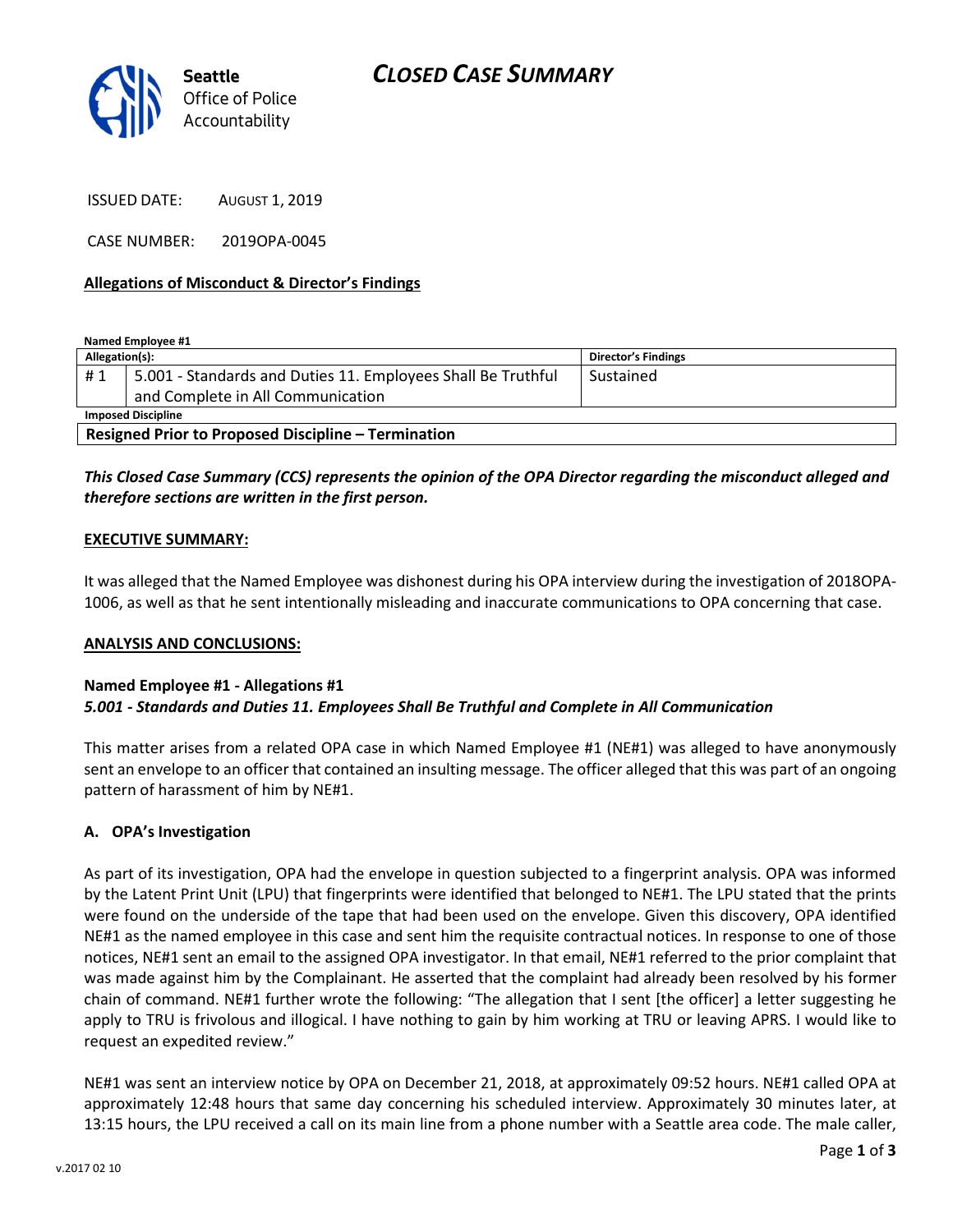# CLOSE CASE SUMMARY

OPA CASE NUMBER: 2019OPA-0045

who did not identify himself, asked the following: "Hey, for OPA investigations do you guys do a latent print evaluation?" The employee who answered the phone stated in response: "Yes, in certain occasions." The caller then hung up the phone without saying anything else. The employee did not think anything of the call at the time, but then remembered the open OPA investigation into the envelope and reported the conversation to his supervisor who notified OPA. OPA contacted Seattle IT to obtain records of the incoming calls received by the LPU during the timeframe identified. OPA was provided with the records and determined that, at approximately 13:04 hours, the LPU main line received a call from a Seattle cell phone number that lasted 54 seconds.

## B. NE#1's OPA Interview

OPA then interviewed NE#1 in the context of this prior investigation. NE#1 stated that he worked in the Audit, Policy, and Research Section (APRS) with the officer for around five and a half years. NE#1 indicated that he was assigned to the policy team and the officer was assigned to the audit team. NE#1 and the officer were peers in that unit for two years, but NE#1 was later promoted to Sergeant and began supervising the policy team. He stayed in that role for his remaining three and a half years in the unit. The officer did not become his direct report at that time, but NE#1 occasionally had supervisory responsibility over the officer. NE#1 said that his relationship with the officer was "cordial" when they were peers.

When asked whether he sent the anonymous envelope to the Complainant, NE#1 denied doing so. He further stated that he had never seen the envelope in question. NE#1 was then asked by OPA how his latent prints got on an envelope that he did not send and never saw. NE#1 told OPA that his prints were all over the APRS office. OPA then told NE#1 that his prints were found on the tape used on the envelope. NE#1 stated that he shared an office with the Complainant for two years and that the Complainant was "always doing things like messing with, moving stuff around and messing desks." NE#1 further stated concerning the Complainant: "If he has tape that my fingerprints are on, that totally doesn't surprise me." OPA began to ask a follow-up question of NE#1, but NE#1's Guild representative requested a break.

NE#1 was also asked about the email he sent stating that the officer's allegations against him were frivolous. He asserted that his intent in writing that email was to explain his belief that he thought this OPA investigation was duplicative to the prior Frontline Investigation.

NE#1 was further asked whether he called the LPU to ask about this case. NE#1 stated that he did not. He was then questioned about the phone number that called the LPU at 13:04 hours on December 21 and which was associated with the questions from a male caller concerning the LPU's conducting fingerprint analysis for OPA investigations. NE#1 acknowledged that this was his personal cell phone number. When asked why there was a call from his personal cell phone to the LPU, NE#1 stated: "I don't know. Honestly. I don't recall." When pressed on this issue, he told OPA that he had no explanation why he made a call to the LPU from his personal cell phone. NE#1 confirmed that he had both a desk phone and a work-issued cell phone at the time.

# C. Analysis

After NE#1's OPA interview in 2018OPA-1006 concluded, OPA sent him a contractual notice for a new investigation that was opened to evaluate his potential dishonesty. NE#1 was also sent a notice scheduling his interview, but the



Seattle

Office of Police Accountability